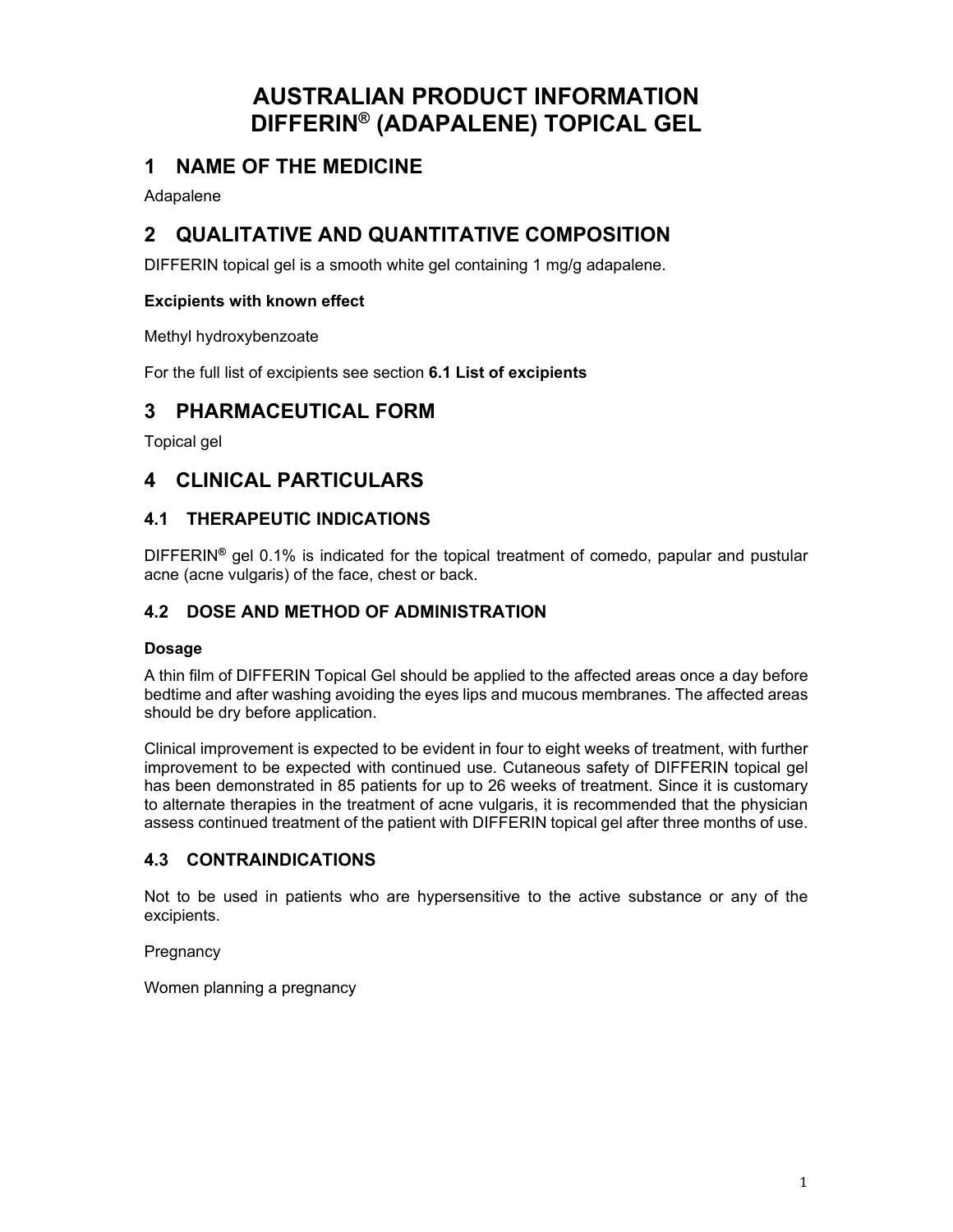## **4.4 SPECIAL WARNINGS AND PRECAUTIONS FOR USE**

#### *FOR EXTERNAL USE ONLY*

DIFFERIN gel should not come into contact with the eyes, lips, mouth and mucous membranes, angles of the nose or broken skin (cuts and abrasions), sunburn or eczematous skin, nor should it be used in patients with severe acne involving large areas of the body. If product enters the eye, wash immediately with warm water. Because of a potential for increased irritation DIFFERIN topical gel should not be used by patients with eczema, seborrhoeic dermatitis or severe acne involving large areas of the body.

If a reaction suggesting severe irritation occurs, discontinue use of the medication. If the irritation is not severe, use the medication less frequently, discontinue use temporarily until symptoms subside, or discontinue use altogether.

If patients use cosmetics, these should be non-comedogenic and non-astringent. Only oil-free moisturisers should be used to relieve dry facial skin.

Because DIFFERIN Topical Gel may cause some irritation, it is possible that simultaneous use of abrasive cleansers, astringents or strong drying agents or irritant products may cause additive irritant effects.

Differin Gel contains Methyl hydroxybenzoate (E218) that can cause allergic reactions (can arise after the treatment is completed) and propylene glycol that can be irritating to the skin.

Animal studies on compounds with a similar mode of action to adapalene have suggested that these may enhance the development of skin cancers caused by UV light. Adapalene is essentially stable to oxygen and light and is chemically non-reactive. Whilst short term studies have shown no phototoxic to photoallergic potential of adapalene, small numbers of reactions consistent with phototoxicity were reported in clinical studies, the safety of using adapalene during long or repeated exposures to sunlight or UV radiation has not been established in animals or humans. Exposure to sunlight or UV irradiation (including sunlamps) should be avoided during treatment with adapalene. Use of sunscreen products and protective clothing over treated areas is recommended when exposure cannot avoided.

Efficacy and safety in the treatment of severe pustular or deep cystic acne (acne conglobulata) have not been studied.

#### **Use in the elderly**

No data available.

#### **Paediatric use**

Safety and efficacy in children below the age of 12 years have not been studied.

#### **Effects on laboratory tests**

No data available.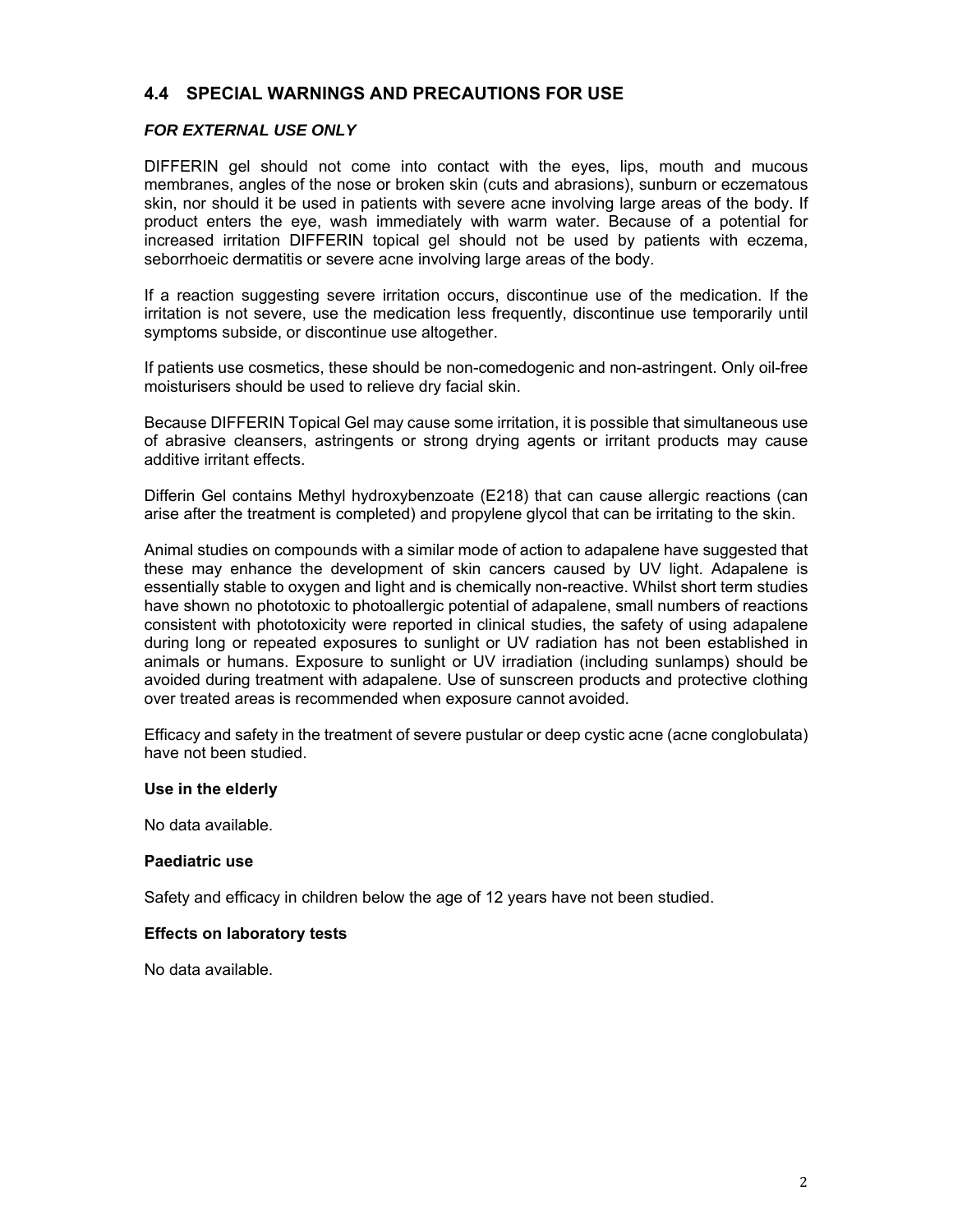## **4.5 INTERACTIONS WITH OTHER MEDICINES AND OTHER FORMS OF INTERACTIONS**

There are no known interactions with other medications which might be used topically and concurrently with DIFFERIN**®** topical gel; however other retinoids or drugs with a similar mode of action should not be used concurrently with adapalene. Exposure of adapalene to other topical anti-acne drugs such as erythromycin, clindamycin phosphate or benzoyl peroxide does not produce any mutual degradation.

Absorption of adapalene through human skin is low (see section **5.2 Pharmacokinetic properties**) and therefore interaction with systemic medication is unlikely.

DIFFERIN**®** topical gel has potential for local irritation and it is possible that concomitant use of peeling agents, astringents or irritant products may produce additive irritant effects.

#### **4.6 FERTILITY, PREGNANCY AND LACTATION**

#### **Effects on fertility**

No data available.

#### **Use in pregnancy**

#### Category D

Orally administered retinoids have been associated with congenital abnormalities. When used in accordance with the prescribing information, topically administered retinoids are generally assumed to result in low systemic exposure due to minimal dermal absorption. However, there could be individual factors (e.g. damaged skin barrier, excessive use) that contribute to an increased systemic exposure.

In pregnant rats and rabbits, adapalene administered orally at relatively high doses (≥ 25 mg/kg leading to exposures ≥ 25 times that anticipated clinically based on AUC) was found to induce foetal abnormalities. In addition the incidences of various skeletal variations were increased at lower oral doses in rats. Topical administration at doses up to 6 mg/kg, resulting in an exposure level about 45 times greater (based on AUC) than that anticipated clinically, was not associated with teratogenicity. Nevertheless, increased incidences of various naturally occurring skeletal variations were still observed following topical administration to rats at 2 mg/kg (AUC exposure about 13 times that anticipated clinically); topical no effect levels were 0.6 and 2 mg/kg respectively (AUC about 5 times that anticipated clinically).

Because of the risk of teratogenicity shown in animals, and since there are no adequately controlled studies in pregnant women, adapalene should not be used by women who are pregnant or who plan to become pregnant during treatment. In case of unexpected pregnancy, treatment should be discontinued.

#### **Use in lactation**

It is not known whether adapalene is excreted in human milk. Therefore, the preparation should be used with caution in nursing mothers, and only on areas away from the chest.

Cautionary use of Differin during breast feeding should avoid contact exposure of the infant, application of Differin to the chest should be avoided when used during breast-feeding.

## **4.7 EFFECTS ON ABILITY TO DRIVE AND USE MACHINES**

The effects of this medicine on a person's ability to drive and use machines were not assessed as part of its registration.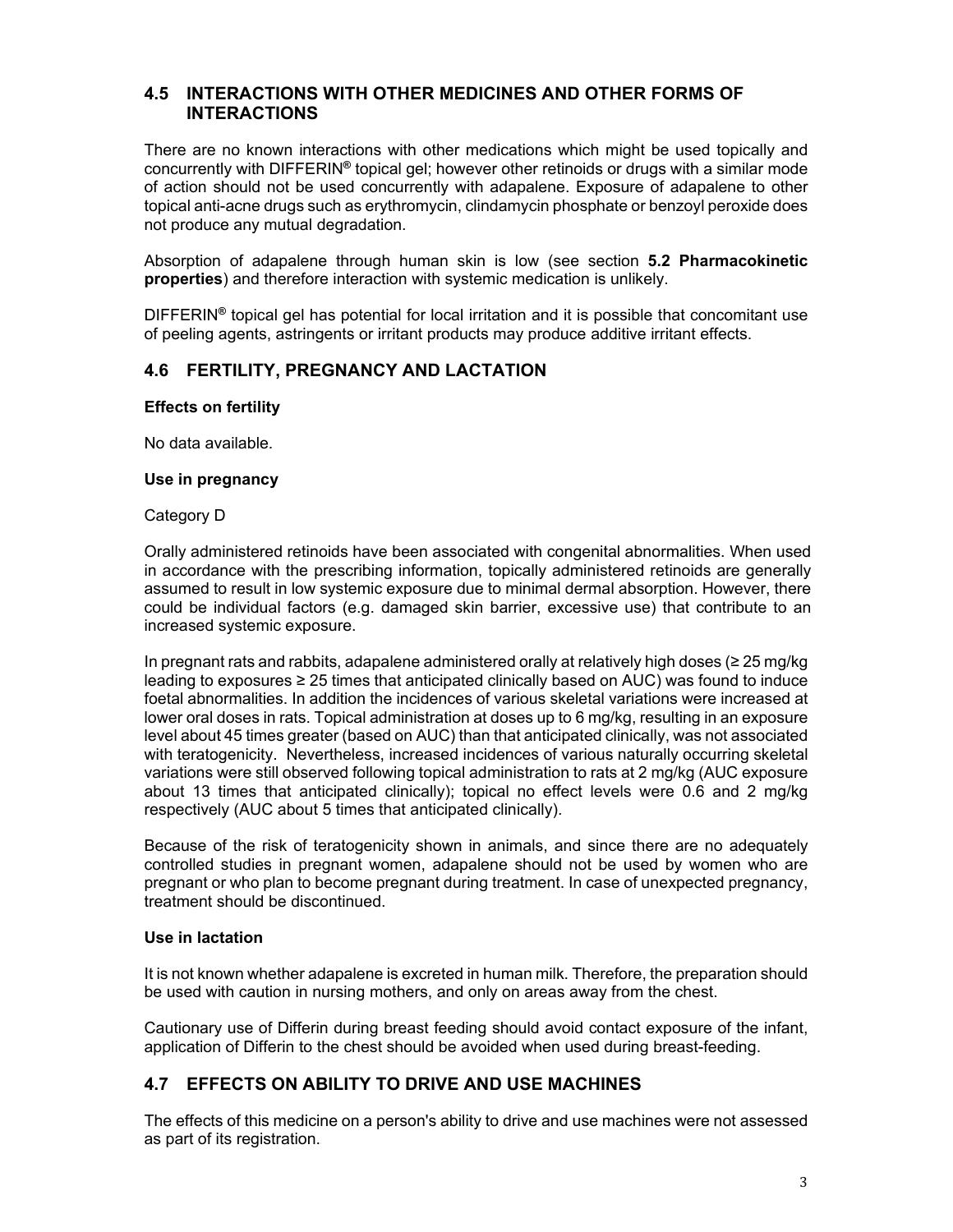## **4.8 ADVERSE EFFECTS (UNDESIRABLE EFFECTS)**

A feeling of warmth, burning, pruritis, dryness, scaling or slight stinging may occur following application. Local adverse events may persist despite cessation of therapy**.** No systemic reactions have been attributed to the application of the gel to date. The allergic potential of adapalene has not been established.

The most frequent side effects reported at some point in time during three to six month clinical trials were erythema which ranged from 6% to 27% in different studies; dryness (6% to 37%); scaling (4% to 63%); pruritis (4% to 11%); and burning after application (7% to 33%). Most reactions occurred within one month of the initiation of therapy and were generally observed to resolve with continued use of the product or temporary adjustment of the treatment schedule. The proportion of patients withdrawing from the trials because of these topical effects was 1.6%. Reactions consistent with phototoxicity have been reported in the clinical studies.

Other infrequent cutaneous adverse events reported which may be related to the application of adapalene included contact dermatitis/eczema, skin discomfort, skin exfoliation, vesiculobullous eruptions, sunburn, herpes labialis, acne flare and eyelid oedema.

#### **Post Marketing Data**

Differin Cream 0.1% and Differin Gel 0.1% are two formulations with the same active ingredient, adapalene. The gel formulation was first marketed in France in September 1995. The post marketing data detailed below refer to reports collected from the world wide sales with the gel formulation.

#### *Body As A Whole*

Rare  $(> 0.01\%$  and  $< 0.1\%$ : Allergic reaction

Lack of drug effect

#### *Immune System Disorders*

Uncommon (> 0.1% and < 1%): Anaphylactic reaction and Angioedema.

#### *Skin and Subcutaneous Tissue Disorders*

| <u>Very common (&gt; 10%):</u>        | Irritation                                                                                                                                                                                                                                                      |
|---------------------------------------|-----------------------------------------------------------------------------------------------------------------------------------------------------------------------------------------------------------------------------------------------------------------|
|                                       | <b>Redness</b>                                                                                                                                                                                                                                                  |
|                                       | Dry skin                                                                                                                                                                                                                                                        |
|                                       | Burning sensation at the site of application                                                                                                                                                                                                                    |
| <u>Common (&gt; 1% and &lt; 10%):</u> | Erythema                                                                                                                                                                                                                                                        |
| Uncommon ( $> 0.1\%$ and $< 1\%$ ):   | Contact eczema, contact dermatitis, transient worsening<br>of acne, exfoliative dermatitis - predominantly associated<br>with mechanical abrasion such as waxing.                                                                                               |
|                                       | Pain of skin, skin swelling, eyelid irritation, eyelid<br>erythema, eyelid pruritus, eyelid swollen, skin discomfort,<br>sunburn, pruritis, skin exfoliation, acne, application site<br>hypopigmentation and<br>skin<br>skin<br>hyper<br>burn.<br>pigmentation. |
| Unknown*:                             | Dermatitis allergic (allergic contact dermatitis)                                                                                                                                                                                                               |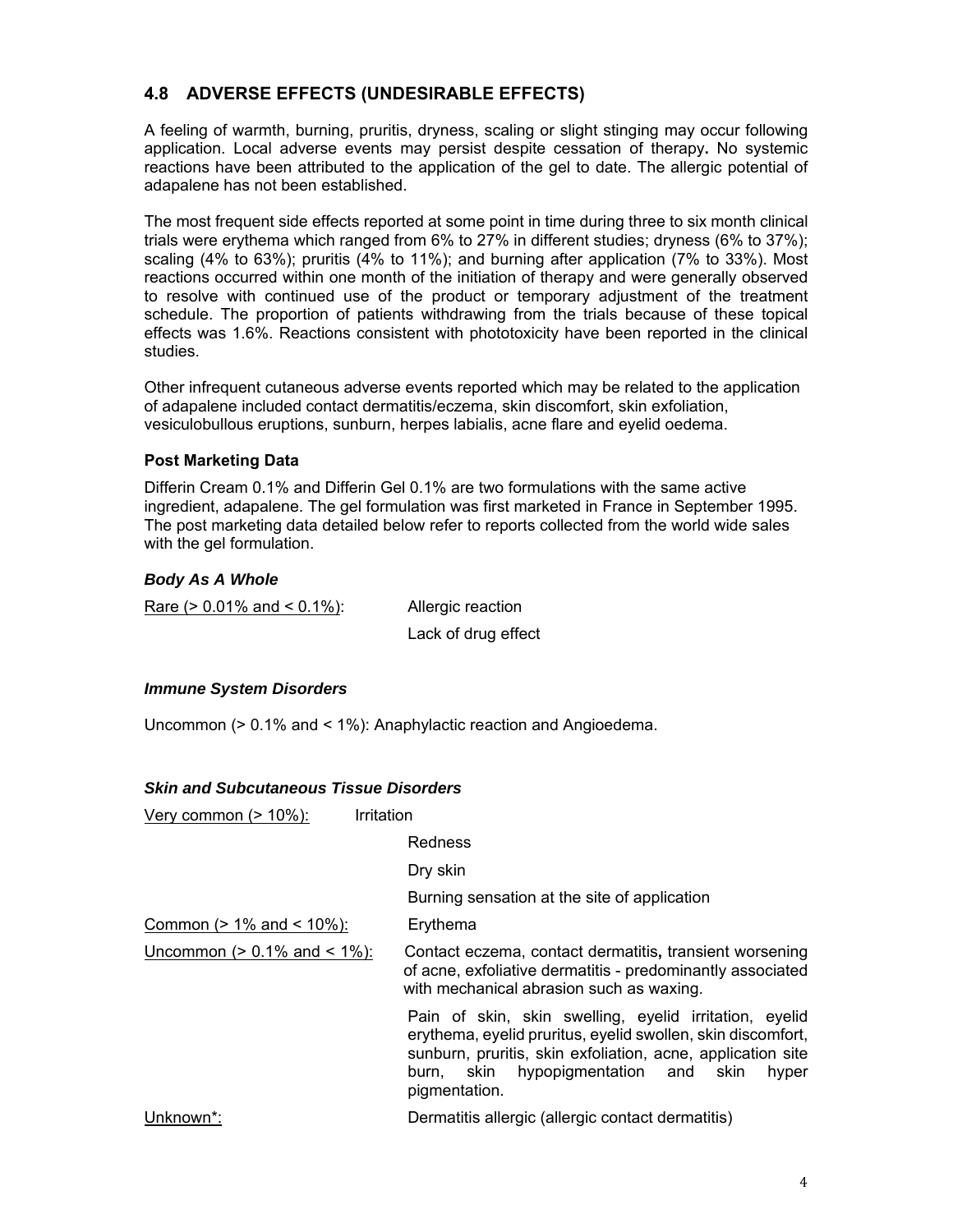\*Post marketing surveillance data

These events often spontaneously resolve upon adaptation to therapy regimen.

#### **Reporting suspected adverse effects**

Reporting suspected adverse reactions after registration of the medicinal product is important. It allows continued monitoring of the benefit-risk balance of the medicinal product. Healthcare professionals are asked to report any suspected adverse reactions at www.tga.gov.au/reporting-problems and contact Galderma.

## **4.9 OVERDOSE**

DIFFERIN Topical Gel is intended for topical use only. If the medication is applied excessively, no more rapid or better results will be obtained and marked redness, peeling or discomfort may occur.

DIFFERIN topical gel is not to be taken orally. The oral route toxicity for DIFFERIN Topical gel in mice is greater than 10 mL/kg. Unless the amount accidentally ingested is small, an appropriate method of gastric emptying should be considered.

For information on the management of overdose, contact the Poisons Information Centre on 131126 (Australia).

# **5 PHARMACOLOGICAL PROPERTIES**

## **5.1 PHARMACODYNAMIC PROPERTIES**

#### **Mechanism of action**

Adapalene is a chemically stable compound with retinoid-like pharmacological activity. Biochemical and pharmacological profile studies have demonstrated that adapalene is a potent modulator of cellular differentiation, keratinisation and inflammatory processes all of which represent important features in the pathology of acne vulgaris. Mechanistically, adapalene binds to specific retinoic acid nuclear receptors but unlike tretinoin, does not bind to the cytosolic receptor protein. Although the exact mode of action of adapalene is unknown current evidence suggests that topical adapalene normalises the differentiation of follicular epithelial cells resulting in decreased microcomedone formation. Adapalene inhibits the chemotactic (directional) and chemokinetic (random) responses of human polymorphonuclear leucocytes in *in vitro* assay models. It also inhibits the metabolism of arachidonic acid by lipoxidation, to inflammatory mediators.

#### **Clinical trials**

No data available.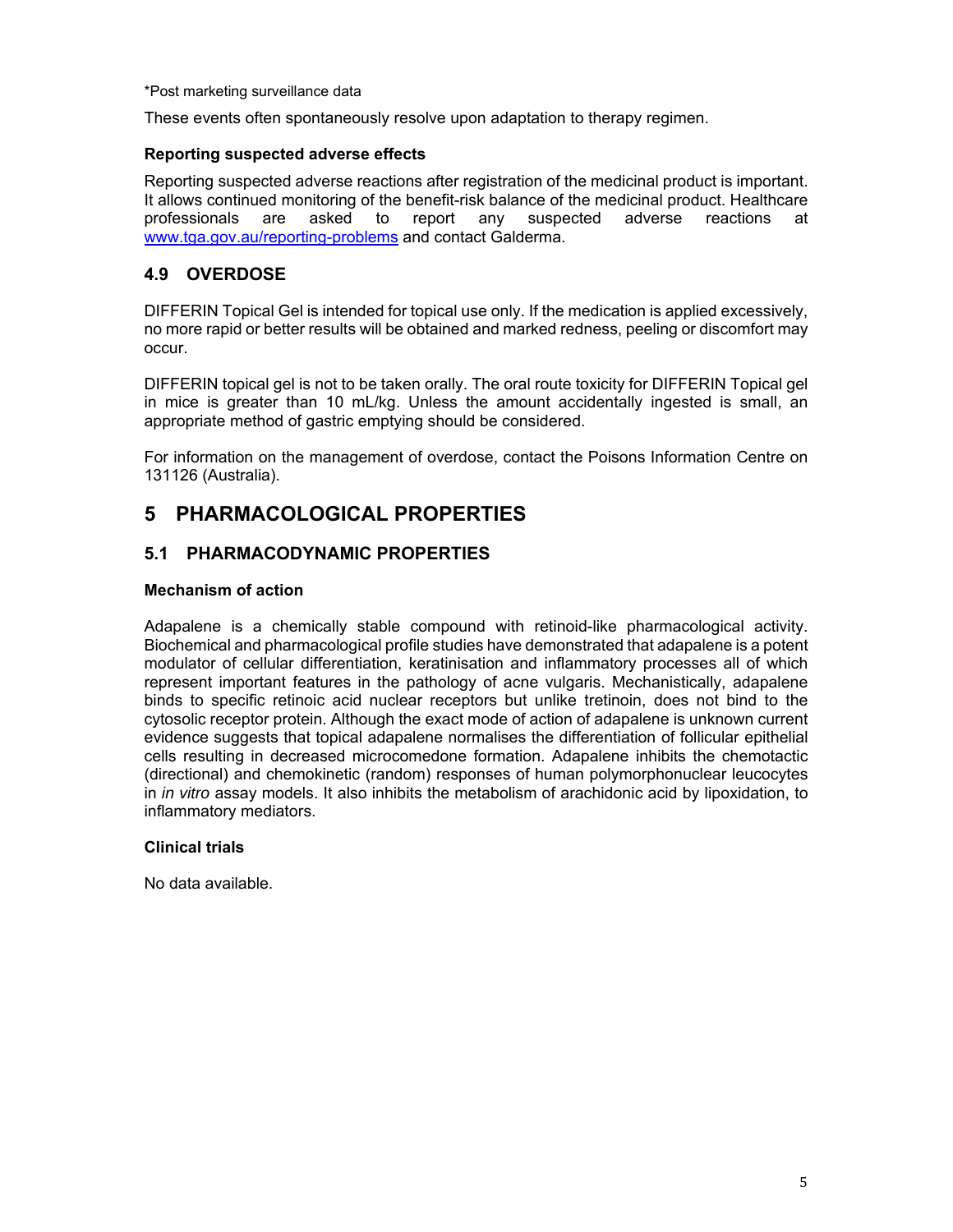## **5.2 PHARMACOKINETIC PROPERTIES**

In clinical trials adapalene was seldom detected in plasma, and then only in trace amounts following chronic topical application with an analytical limit of quantification of 0.25 ng/mL. After administration of 14C-adapalene to rats, rabbits and dogs, radioactivity was distributed in several tissues, the highest levels being found in liver, spleen, adrenals and ovaries. Metabolism in animals is maintained by O-demethylation, hydroxylation and conjugation, and excretion is primarily by the biliary route.

In a human study performed using the gel formulation in which male volunteers followed a course of exaggerated topical application, 30g (a full tube) was applied all over the body each day for 7 consecutive days, the resultant circulating plasma levels were below the limit of detection (0.15 ng.mL<sup>-1</sup>). There were low quantities of the parent substance in the faeces. In another study healthy volunteers used radiolabelled adapalene 0.1% topical gel, 4 of the subjects received 14 daily topical applications of non-radiolabelled adapalene 0.1% topical gel prior to the single application of radiolabelled adapalene 0.1% topical gel. The other 4 subjects received a single topical application of the radiolabelled product. Levels of radioactivity in all plasma, urine, faeces and skin strip samples analysed were below the limits of reliable quantification, indicating that either very little or no radioactivity was absorbed through the skin.

A further study carried out to investigate the distribution of adapalene in the adipose tissue of women after repeated daily application of adapalene gel for 3 months, found that there was no evidence of circulating adapalene in the plasma (limit of detection 0.15 ng.mL $^{-1}$ ). On day 90, adapalene levels in the adipose tissue were not quantifiable in 5 of the 6 volunteers (limit of detection 1 ng.g<sup>-1</sup>). In the 6<sup>th</sup> volunteer the mean concentration at 3 sites was 1.1, 1.3 and 5.5 ng.g<sup>-1</sup>. These concentrations were no longer evident when re-evaluated at the same sites in this subject 1 month after the cessation of treatment.

## **5.3 PRECLINICAL SAFETY DATA**

## **Genotoxicity**

Adapalene did not demonstrate mutagenic or clastogenic activity in *in vitro* tests with bacterial and mammalian cells and showed no clastogenic activity in mammalian cells *in vitro* and an *in vitro* test in mice.

## **Carcinogenicity**

Lifetime studies with adapalene have been completed in mice at topical doses of 0.6, 2 and 6 mg/kg and in rats at oral doses of 0.15, 0.5, and 1.5 mg/kg. Phaeochromocytomas were observed in the adrenal medulla of male rats dosed at 1.5 mg/kg but not at the lower doses. This finding was not observed in female rats or in mice. The relevance of the finding in male rats to the use of DIFFERIN**®** Topical Gel in acne vulgaris is not known.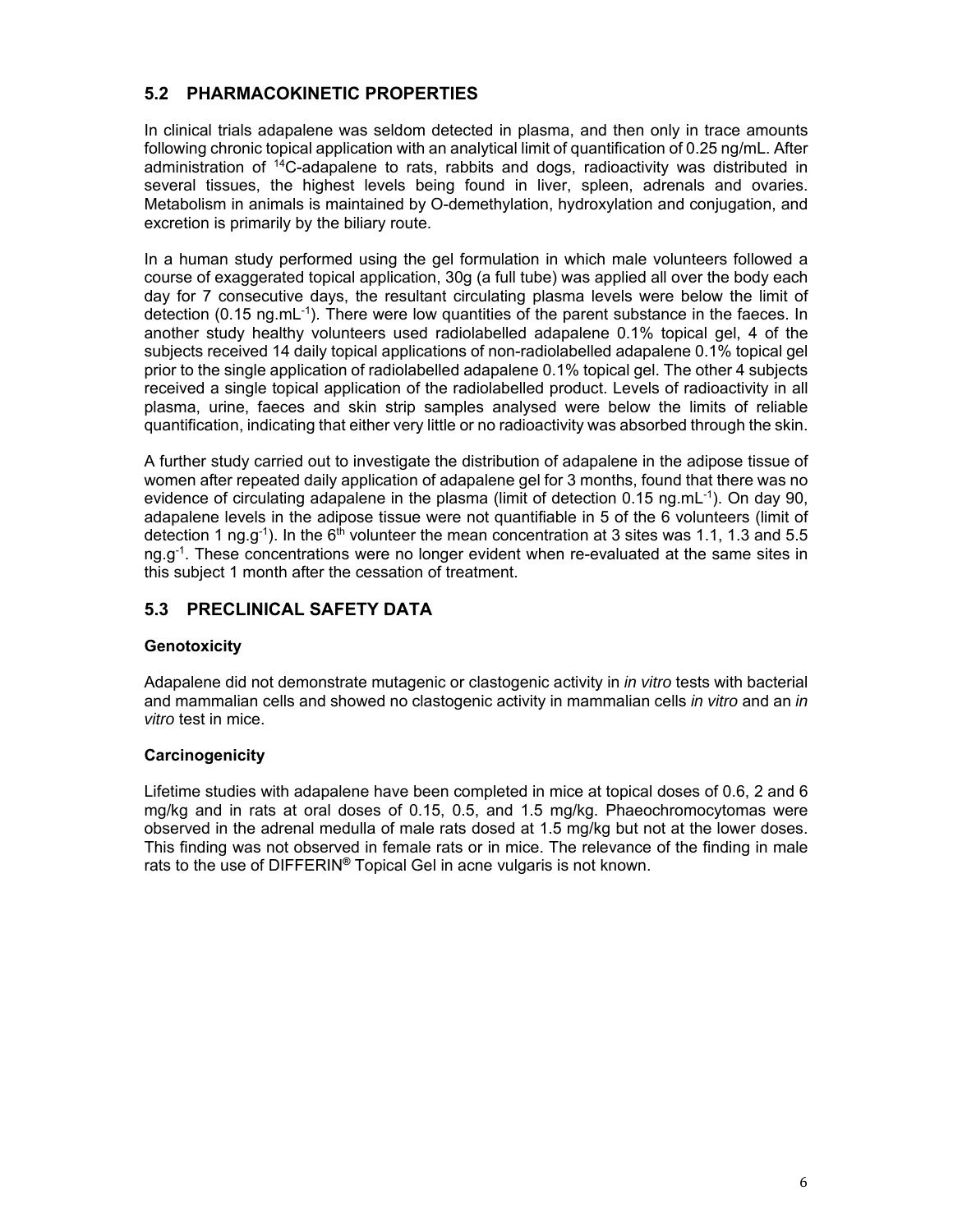# **6 PHARMACEUTICAL PARTICULARS**

## **6.1 LIST OF EXCIPIENTS**

- Carbomer 940
- propylene glycol
- poloxamer
- disodium edetate
- methyl hydroxybenzoate
- phenoxyethanol
- sodium hydroxide
- purified water

## **6.2 INCOMPATIBILITIES**

Incompatibilities were either not assessed or not identified as part of the registration of this medicine.

## **6.3 SHELF LIFE**

In Australia, information on the shelf life can be found on the public summary of the Australian Register of Therapeutic Goods (ARTG). The expiry date can be found on the packaging.

The product should not be used beyond the date indicated on the label on the carton.

## **6.4 SPECIAL PRECAUTIONS FOR STORAGE**

Store below 25°C and out of reach of children. Avoid exposure to excessive heat. Replace cap tightly after use.

## **6.5 NATURE AND CONTENTS OF CONTAINER**

5g white, low density polyethylene tube with white polypropylene cap.

30g white, low density polyethylene tube with white polypropylene cap.

50g white, low density polyethylene tube with white polypropylene cap.

Marketing Authorisation Number: Aust. R 53918

Not all pack sizes may be marketed.

## **6.6 SPECIAL PRECAUTIONS FOR DISPOSAL**

In Australia, any unused medicine or waste material should be disposed of by taking to your local pharmacy.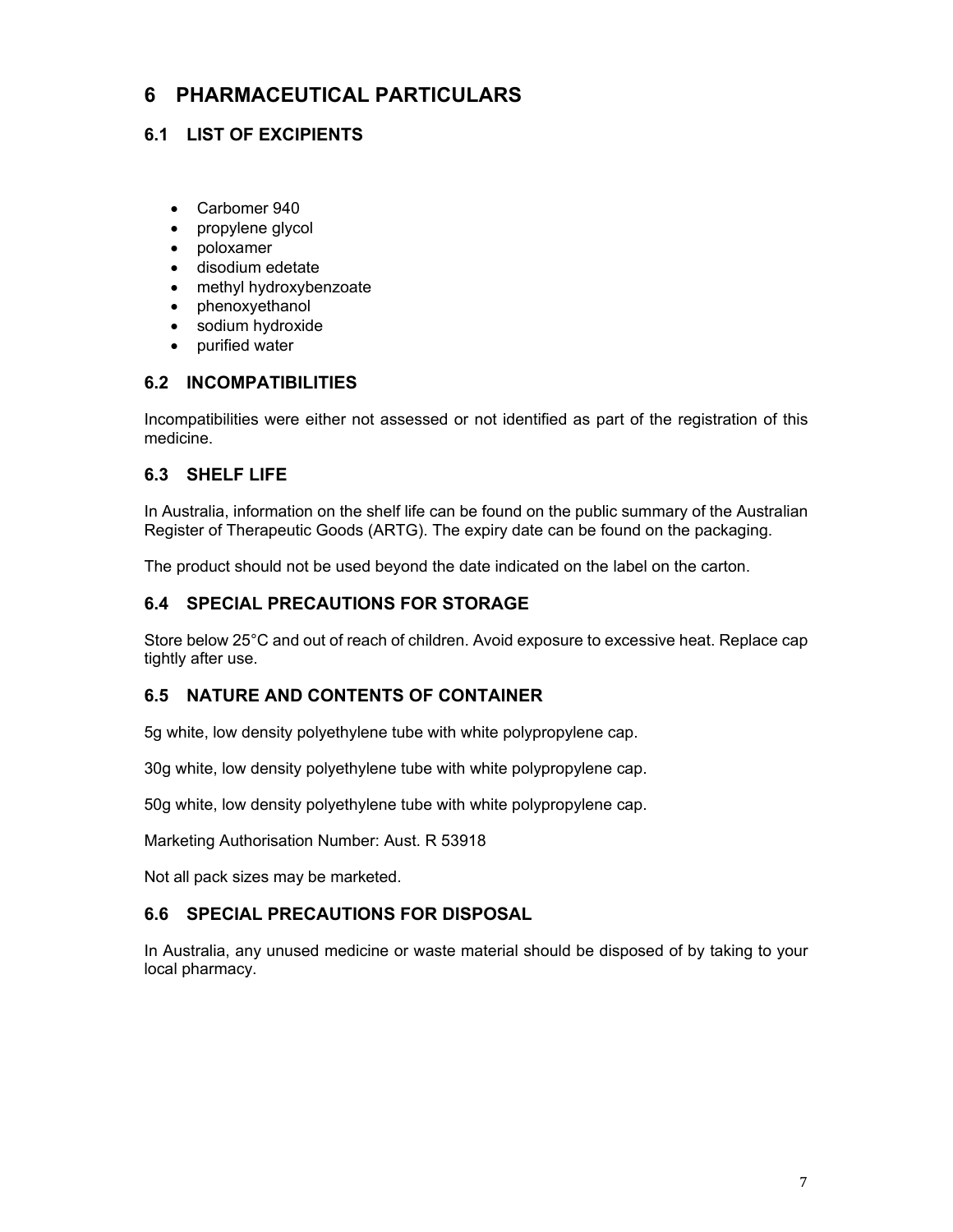## **6.7 PHYSICOCHEMICAL PROPERTIES**

**Chemical structure** 



**Common Name:** Adapalene

**Chemical Name:** 6-[3-(1-adamantyl)-4-methoxyphenyl]-2-naphthoic acid.

**Molecular Formula:** C<sub>28</sub> H<sub>28</sub> O<sub>3</sub>

**Molecular Weight:** 412.52

# **7 MEDICINE SCHEDULE (POISONS STANDARD)**

S4 – Prescription Only Medicine

## **8 SPONSOR**

Galderma Australia Suite 4, 13B Narabang Way Belrose NSW 2085 Call 1800 800 765 (Australia)

Distributed in New Zealand by:

Healthcare Logistics 58 Richard Pearse Drive Airport Oaks Auckland Call 0800 174 104 (New Zealand)

# **9 DATE OF FIRST APPROVAL**

29 November 1995

# **10 DATE OF REVISION**

12 March 2020